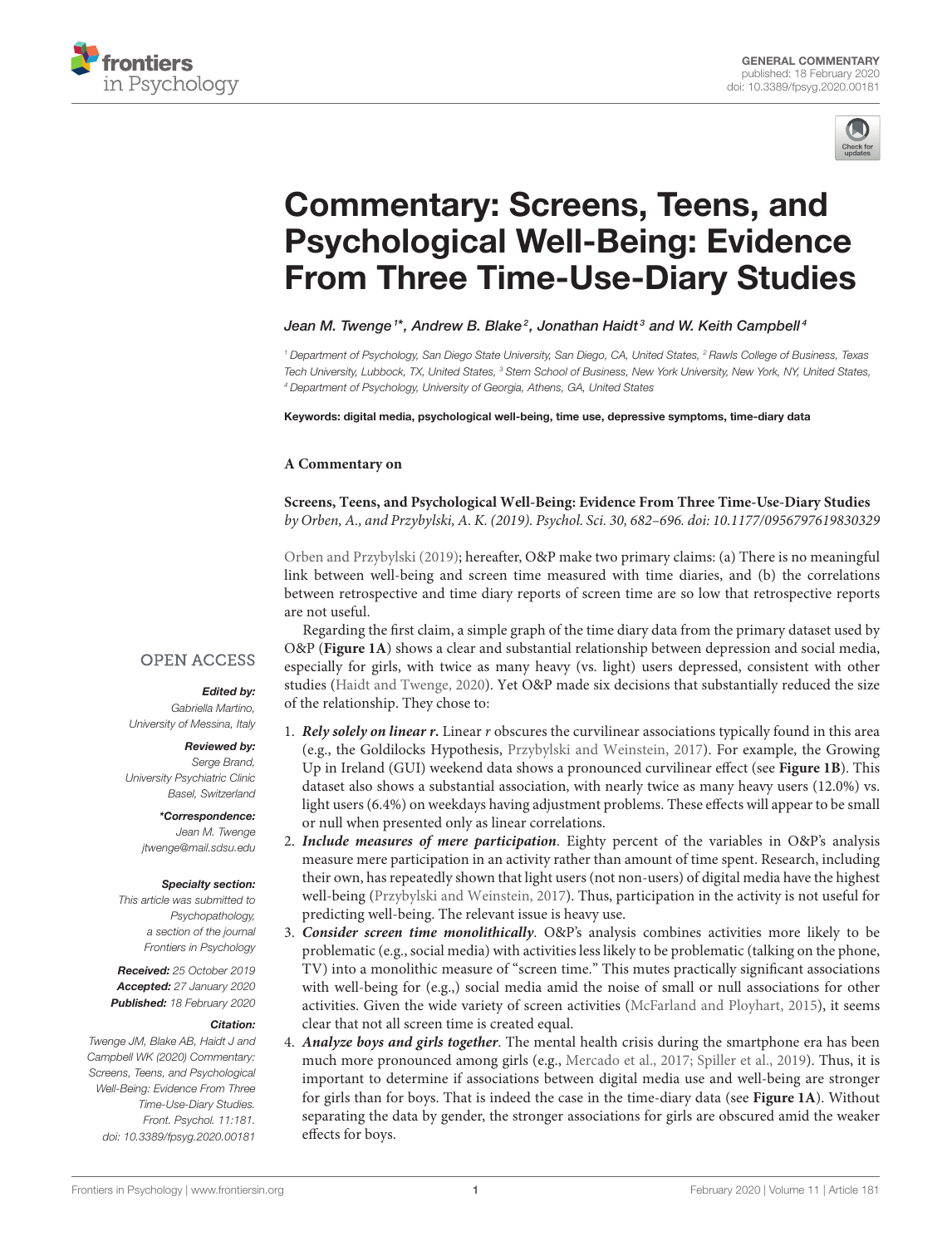

<span id="page-1-0"></span>reported or time diary hours spent on social media sites, Millennium Cohort Study (MCS). Controlled by age, ethnicity, family income, parent education, parent employment, number of siblings, father present, longstanding illness, and parent word score. Boys reporting 5+h in time diaries were only *n* = 8 and are thus excluded. (B) Percent with problematic adjustment on the Strengths and Difficulties Questionnaire by hours per weekday of total screen time in time diaries, Growing Up in Ireland (GUI). Controlled by gender and age.

- 5. **Include control variables that are mediators or collider variables**. O&P control for factors including negative attitudes toward school, time spent with parents, parent distress, and closeness to parents that are possible mediators or collider variables. For example, as a collider, parent distress could be caused by the child's heavy screen time or by the child's low well-being. As a mediator, the child's heavy screen time may cause parent distress, which may cause children's low well-being. Best practices guidelines in both psychology and epidemiology state that mediator or collider variables should not be used as controls in correlational analyses: "A solid rule of thumb is that researchers should not control for such posttreatment variables ... If mediating variables are controlled for, the very processes of interest are controlled away" [\(Rohrer, 2018,](#page-2-6) p. 34, 37; see also [Schisterman et al., 2009\)](#page-2-7). In addition, negative attitudes toward school includes well-being items such as "How often do you feel unhappy at school?" In effect, this controls for well-being when well-being is the outcome variable.
- 6. **Exclude relevant measures of well-being**. O&P excluded the prosocial behavior subscale of the Strengths and Difficulties Questionnaire (SDQ) with no explanation. Low prosocial behavior was nearly twice as common among heavy gamers (28.7%) vs. light (14.5%). Also without explanation, O&P did not include the Piers-Harris self-esteem items in GUI even though they included self-esteem items from the two other datasets. In GUI, heavy gamers were 73% more likely to have low self-esteem than light users.

Turning to the second claim, O&P find low correlations between retrospective report measures and time diary measures of screen time. However, these measures do not ask about the same activities and in one case do not use the same time scale. The GUI retrospective items examine computer use, gaming, and TV/videos, but the time diaries examine internet use, talking on the phone or texting, gaming (with different wording), and TV/videos. Thus, half of the time diary items in the GUI have no direct equivalent in the retrospective items. Even more striking, the retrospective reports in the U.S. data use a scale of "never" to "every day" while the time diaries use minutes per day, also with two different lists of activities.

When similar items are compared, correlations are much higher. In GUI, the retrospective and time diary accounts of gaming on weekdays correlate  $r = 0.33$ , nearly twice as large as the  $r = 0.18$  reported in O&P for all measures combined. This is larger than correlations between self-reports of usual behavior (personality) and multiple-day time diary accounts (largest  $r =$ 0.25: [Rohrer and Lucas, 2018\)](#page-2-8). In fact, the GUI correlation is remarkably strong given that the retrospective accounts ask about a typical weekday while the time diary includes just one weekday, which lowers its predictive value via greater error variance (Iida et al., [2012\)](#page-2-9).

In addition, if retrospective and time diary measures are as different as O&P claim they are, they should show very different associations with well-being. However, that is not the case—the effects are instead very similar (see **[Figure 1A](#page-1-0)**). Thus, O&P's conclusion that retrospective reports are not useful is not supported by these data.